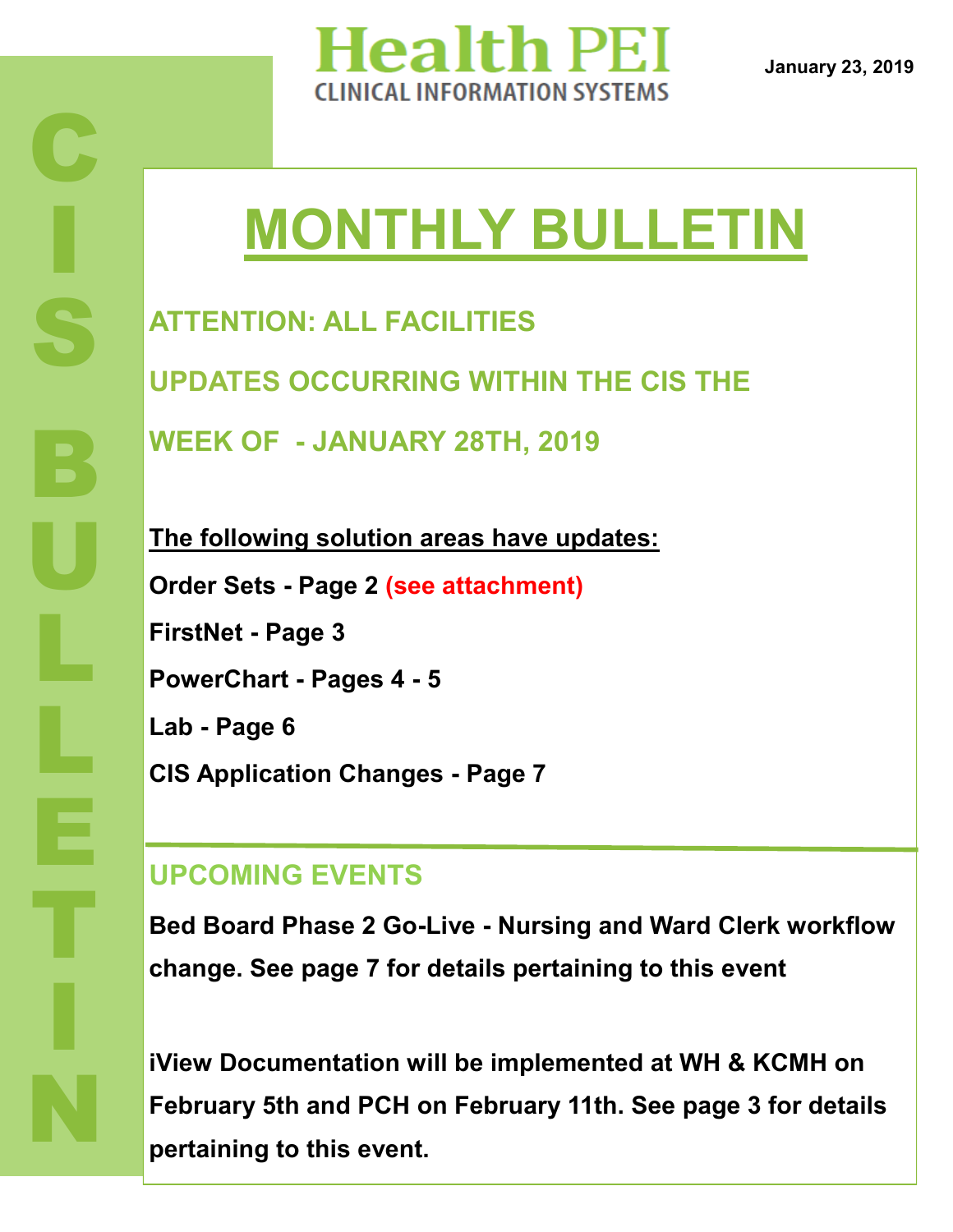#### **Order Sets:**

New! Midline Catheter Care Order Set

Central Line Care (QEH/East ONLY) Order Set

. \*\* Please Note - this order set includes a new heparin product -

 **Heparin Lock Flush 10 units/mL** (5 mL pre-filled syringe) that will replace Heparin 100 units/mL vials. Further information may be found in the attached "Memo and Practice Change Alert" which is ONLY applicable to QEH/East. (see attachment)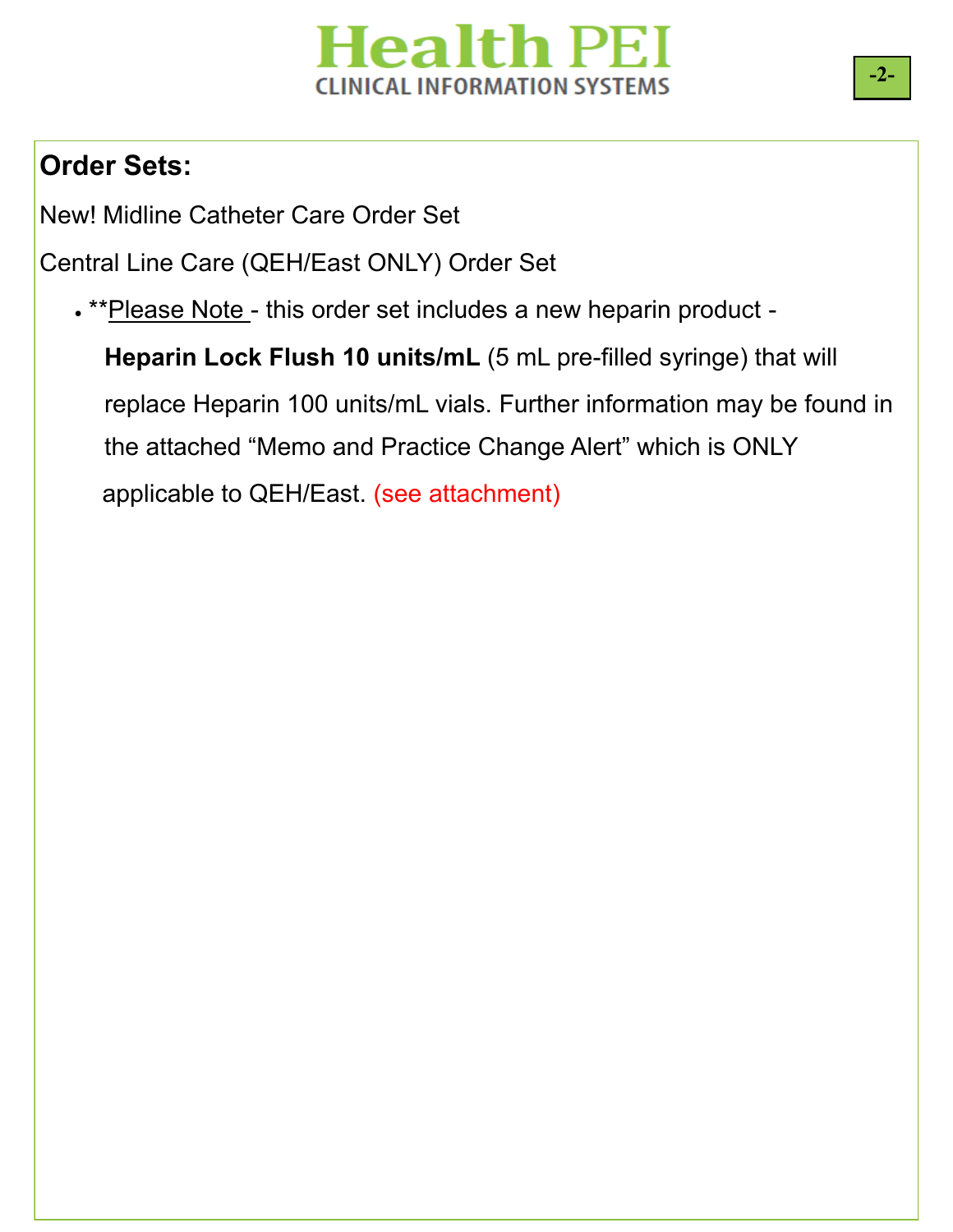### **FirstNet:**

**iView Implementation -** Beginning on February 5th, the Emergency Departments at KCMH and Western Hospital will be live with iView Documentation for 'Nurse and Nurse Manager' positions. iView Documentation is accessible from the I&O tab:

| <b>ZZTEST, PATIENT SIXTEEN</b><br>Violent/Aggressive: |              | Inpatient [2018-Dec-10 14:10:00 - <no -="" date="" discharge="">]</no> | Age:38 years<br>DOB:1980-Jun-30                               | <b>Sex:Female</b><br>MRN:888000863 | Loc:Unit 3 QEH; 319; 1<br>** Allergies Not Recorded ** |
|-------------------------------------------------------|--------------|------------------------------------------------------------------------|---------------------------------------------------------------|------------------------------------|--------------------------------------------------------|
| <b>Menu</b>                                           |              | ← ↑ Intake and Output/ iView                                           |                                                               |                                    |                                                        |
| Handoff                                               |              | %目団☆/約600目前×                                                           |                                                               |                                    |                                                        |
| <b>Discharge Summary</b>                              |              |                                                                        |                                                               |                                    |                                                        |
| <b>Patient Summary</b>                                |              | <b>ED Documentation</b>                                                | $\leftarrow$                                                  |                                    | 2019-Jan-09 09:07 - 2019-Jan-11 09:07                  |
| <b>Orders</b>                                         | <b>+</b> Add | <b>ED</b> General<br><b>ED Nurse's Note</b>                            | <b>Find Item</b>                                              | V Critical High Now Abnormal       | Unauth Flag New<br>And Or                              |
| <b>Transfusion Summary Report</b>                     |              | <b>IV Drips</b>                                                        |                                                               |                                    |                                                        |
|                                                       |              | <b>Vital Signs</b>                                                     | Result                                                        | Date<br>Comments<br>Flag           | Performed By                                           |
| Overview                                              |              | Airway<br>Breathing                                                    |                                                               |                                    |                                                        |
| <b>Results Review</b>                                 |              | Circulation                                                            | 豐∡                                                            |                                    | 2019-Jan-10<br>09:07                                   |
| <b>Problems and Diagnoses</b>                         |              | Disability: AVPU                                                       | ⊿ ED General                                                  |                                    |                                                        |
| <b>Assessments</b>                                    |              | Glasgow Coma Assessment                                                | <b>Mode of Arrival</b>                                        |                                    |                                                        |
|                                                       |              | <b>Pupil Assessment</b><br>Canadian Neurological Scale                 | <b>Onset of Symptoms</b>                                      |                                    |                                                        |
| <b>Documents</b>                                      |              | Mental Health                                                          | <b>Onset of Symptoms Time</b><br><b>Last Time Seen Normal</b> |                                    |                                                        |
| <b>Form Browser</b>                                   |              | GI/GU                                                                  | <b>Last Time seen Normal Time</b>                             |                                    |                                                        |
| <b>MAR</b>                                            |              | Musculoskeletal                                                        | Date of Last Tetanus                                          |                                    |                                                        |
|                                                       |              | <b>Integumentary Assessment</b>                                        | <b>Primary Pain Onset</b>                                     |                                    |                                                        |
| <b>MAR Summary</b>                                    |              | Drain/Tube Care<br>Peripheral IV                                       | <b>Primary Pain Location</b>                                  |                                    |                                                        |
| <b>Med List</b>                                       | $#$ Add      | Central Venous Access Device Site Care                                 | <b>Abdomen Tender</b>                                         |                                    |                                                        |
| <b>Allergies</b>                                      | $#$ Add      | Central Venous Access Device Lumens                                    | Primary Pain Time Pattern<br><b>Primary Pain Laterality</b>   |                                    |                                                        |
|                                                       |              | Arterial Line Care                                                     | <b>Primary Pain Intensity</b>                                 |                                    |                                                        |
| <b>Task List</b>                                      |              | Intraosseous Care                                                      | <b>Primary Pain Radiation</b>                                 |                                    |                                                        |
| <b>Reference Text Browser</b>                         |              | <b>Midline Care</b><br>Alcohol Withdrawal Assessment - CIWA.           | <b>Pain Radiation Characteristics</b>                         |                                    |                                                        |
| <b>Patient Schedule</b>                               |              | Restraints Information                                                 | <b>Isolation Precautions</b>                                  |                                    |                                                        |
| <b>Patient Info</b>                                   |              | <b>Hypodemoclysis Care</b>                                             | Approximate Last Menstrual Period<br>Weight                   |                                    | k <sub>a</sub>                                         |
|                                                       |              | <b>POC Testing</b>                                                     | <b>Height</b>                                                 |                                    | cm                                                     |
| <b>Histories</b>                                      |              | ov vitals                                                              | Diet Type                                                     |                                    |                                                        |
| <b>Intake and Output/ iViev</b>                       |              | Adult Moderate Sedation Monitoring                                     | <b>Vision Adequate</b>                                        |                                    |                                                        |
| <b>Document Viewing</b>                               | <b>Add</b>   | Siend Administration                                                   | <b>Hearing Adequate</b>                                       |                                    |                                                        |
|                                                       |              | <b>WAAC</b>                                                            |                                                               |                                    |                                                        |
| Clinical Pharmacist Sumanov                           |              | Suicide Risk Estimation                                                |                                                               |                                    |                                                        |
| Lab Collection Summa                                  |              | <b>CIWA</b>                                                            |                                                               |                                    |                                                        |
| Pediatrician Summan                                   |              | Weights and Measurements                                               |                                                               |                                    |                                                        |
| Pending Referred Or t Lab Tests                       |              | Wound Care                                                             |                                                               |                                    |                                                        |
| Form Browser                                          |              | Systems Assessments                                                    |                                                               |                                    |                                                        |

sections. The order of the bands are customizable for each enduser's workflow. Once you have signed The iView Bands function the same as I&O. Click on the band to open and then document within the your documentation, other clinicians can view your documentation from the 'Assessments' tab.

| $\sim$ menu                       |              | ~<br>T <b>H</b> Assessments                                    |                            |  |
|-----------------------------------|--------------|----------------------------------------------------------------|----------------------------|--|
| Handoff                           |              | 指出 <b>EX</b>                                                   |                            |  |
| <b>Discharge Summary</b>          |              |                                                                |                            |  |
| <b>Patient Summary</b>            |              | $-$                                                            |                            |  |
| Orders                            | $+$ Add      | <b>Clinical Info</b>                                           | 2019-Jan-10 10:01          |  |
| <b>Transfusion Summary Report</b> |              | <b>Measurements</b>                                            |                            |  |
|                                   |              | Height                                                         | $168$ cm                   |  |
| Overview                          |              | Weight                                                         | 60 kg                      |  |
| <b>Results Review</b>             |              | <b>Vital Signs</b>                                             |                            |  |
|                                   |              | <b>Temperature Oral</b>                                        | H 38.2 degC                |  |
| <b>Problems and Diagnoses</b>     |              | <b>Peripheral Pulse Rate</b><br><b>Systolic Blood Pressure</b> | 90 bpm<br><b>H148 mmHg</b> |  |
| <b>Assessments</b>                |              | <b>Diastolic Blood Pressure</b>                                | 90 mmHg                    |  |
|                                   |              | <b>Primary Pain Assessment</b>                                 |                            |  |
| <b>Documents</b>                  |              | <b>Primary Pain Location</b>                                   | Ankle                      |  |
| <b>Form Browser</b>               |              | Primary Pain Time Pattern                                      | Acute                      |  |
| <b>MAR</b>                        |              | <b>Primary Pain Laterality</b>                                 | Left                       |  |
|                                   |              | <b>Primary Pain Onset</b>                                      | 2019-Jan-10 10:02          |  |
| <b>MAR Summary</b>                | ≡            | <b>Primary Pain Intensity</b>                                  | 10                         |  |
| <b>Med List</b>                   | $+$ Add      | <b>Functional - General Information</b>                        |                            |  |
|                                   |              | <b>ADLS</b>                                                    | Moderate assistance        |  |
| <b>Allergies</b>                  | <b>+</b> Add | <b>Musculoskeletal/Activity Assessment</b>                     |                            |  |
| <b>Task List</b>                  |              | Musculoskeletal Assessment.                                    | Document assessment        |  |
|                                   |              | Oxygen Therapy & Oxygenation Information                       |                            |  |
| <b>Reference Text Browser</b>     |              | SpO2 Saturation<br><b>iView Documentation</b>                  | 98 %                       |  |
| <b>Patient Schedule</b>           |              | <b>Isolation Precautions</b>                                   | No.                        |  |
|                                   |              | Musculoskeletal Symptoms.                                      | Pain, Fracture/Injury      |  |
| <b>Patient Info</b>               |              | <b>ED General</b>                                              |                            |  |
| <b>Histories</b>                  |              | Mode of Arrival                                                | Ambulance                  |  |
|                                   |              | Onset of Symptoms                                              | 2019-Jan-10                |  |
| Intake and Output/ iView          |              | Onset of Symptoms Time                                         | 09:00                      |  |

The Emergency Department at PCH will be live with iView on February 11th. QEH's go live to be determined.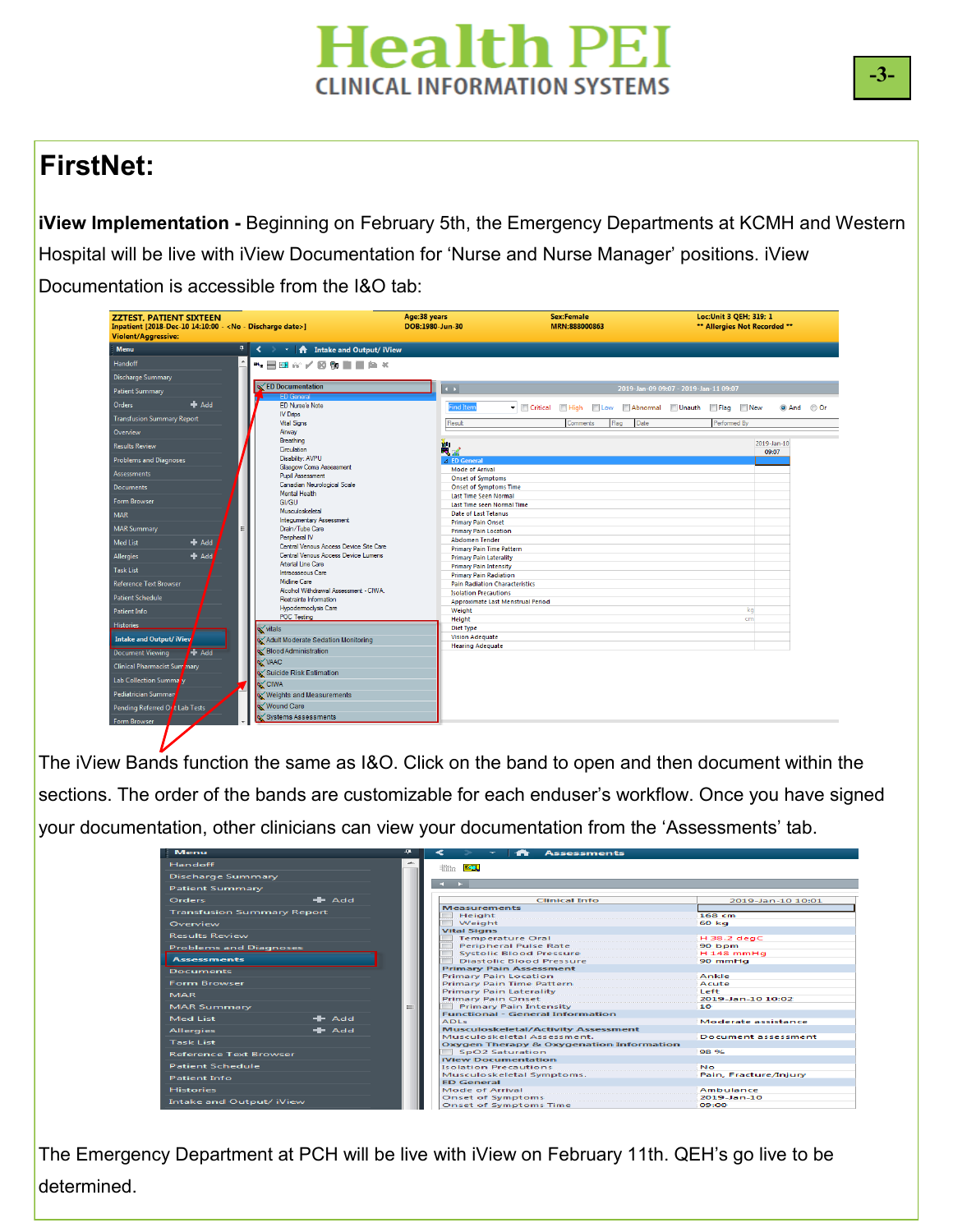#### **PowerChart:**

**Reminder:** When a staff member or a Physician orders a consult to a Medical Service or directly to the Provider, it is a notification only that a consult is to take place. A phone call is required to be made to the consulted Physician.

**Beta-Hydroxybutyrate Value -** will now be available on the Diabetes management tab in Results Review

| <b>Diabetes Management</b> | 2019-Jan-04 09:00 |
|----------------------------|-------------------|
| Diabetes Management        |                   |
| Beta-Hydroxybutyrate       | * H 2.00 mmol/L   |

**New Midline Catheter Form -** Ad Hoc folder> IV Therapy/Procedures/POC folder

|                                                                                            | EAE Ourseld by Marker, Terry F. DM       |                     |         |                                                      |                                                     |                                                 |                                               |                                 |                                       |                                |                                  |                                      |         |  |
|--------------------------------------------------------------------------------------------|------------------------------------------|---------------------|---------|------------------------------------------------------|-----------------------------------------------------|-------------------------------------------------|-----------------------------------------------|---------------------------------|---------------------------------------|--------------------------------|----------------------------------|--------------------------------------|---------|--|
|                                                                                            | P MidLine Care - ZZ TEST, PHARM SWAP TWO |                     |         |                                                      |                                                     |                                                 |                                               |                                 |                                       |                                |                                  |                                      |         |  |
|                                                                                            | ▎▎▊◔▏▓▛▏ક▝▏▆▓░                           |                     |         |                                                      |                                                     |                                                 |                                               |                                 |                                       |                                |                                  |                                      |         |  |
| *Performed on:<br>$\frac{\Delta}{\sqrt{2}}$<br>$\frac{1}{\sqrt{2}}$<br>2019-Jan-21<br>1008 |                                          |                     |         |                                                      |                                                     |                                                 |                                               |                                 |                                       |                                |                                  |                                      |         |  |
|                                                                                            | Midline Care                             |                     |         |                                                      |                                                     |                                                 |                                               |                                 |                                       |                                |                                  |                                      |         |  |
|                                                                                            |                                          | <b>Midline Care</b> |         |                                                      |                                                     |                                                 |                                               |                                 |                                       |                                |                                  |                                      |         |  |
|                                                                                            |                                          |                     |         |                                                      |                                                     |                                                 |                                               |                                 |                                       |                                |                                  |                                      |         |  |
|                                                                                            |                                          | Site Care           |         | Midline Site                                         | Midline IV<br>Laterality:                           | Midline IV<br>Activity                          | Midline IV<br>External<br>Catheter<br>Length  | Midline IV<br>Site<br>Condition | Midline IV<br>Drainage<br>Description | Midline IV<br><b>Site Care</b> | Midline<br>Infiltration<br>Score | Midline<br><b>Phlebitis</b><br>Score | Comment |  |
|                                                                                            |                                          |                     | Midline | <alpha></alpha>                                      | <alpha></alpha>                                     | <multialpha></multialpha>                       |                                               | <multialpha></multialpha>       | <multialpha></multialpha>             | <multialpha></multialpha>      | <alpha></alpha>                  | <alpha></alpha>                      |         |  |
|                                                                                            |                                          |                     |         |                                                      |                                                     |                                                 |                                               |                                 |                                       |                                |                                  |                                      |         |  |
|                                                                                            |                                          | Lumen               | Lumen   | Midline IV<br>Site Care<br><multialpha></multialpha> | Midline IV<br>Activity<br><multialpha></multialpha> | <b>Midline Time</b><br>Started<br><time></time> | Midline<br><b>Solution</b><br><alpha></alpha> | Midline Rate Comment            |                                       |                                |                                  |                                      |         |  |
|                                                                                            |                                          |                     |         |                                                      |                                                     |                                                 |                                               |                                 |                                       |                                |                                  |                                      |         |  |

**C-HOBIC Project Update -** New Assessment form for sites piloting the C-HOBIC Assessments (KCMH & SURG PCH). The new form is to be used for interim documentation. Located Ad Hoc Charting>C-HOBIC folder.

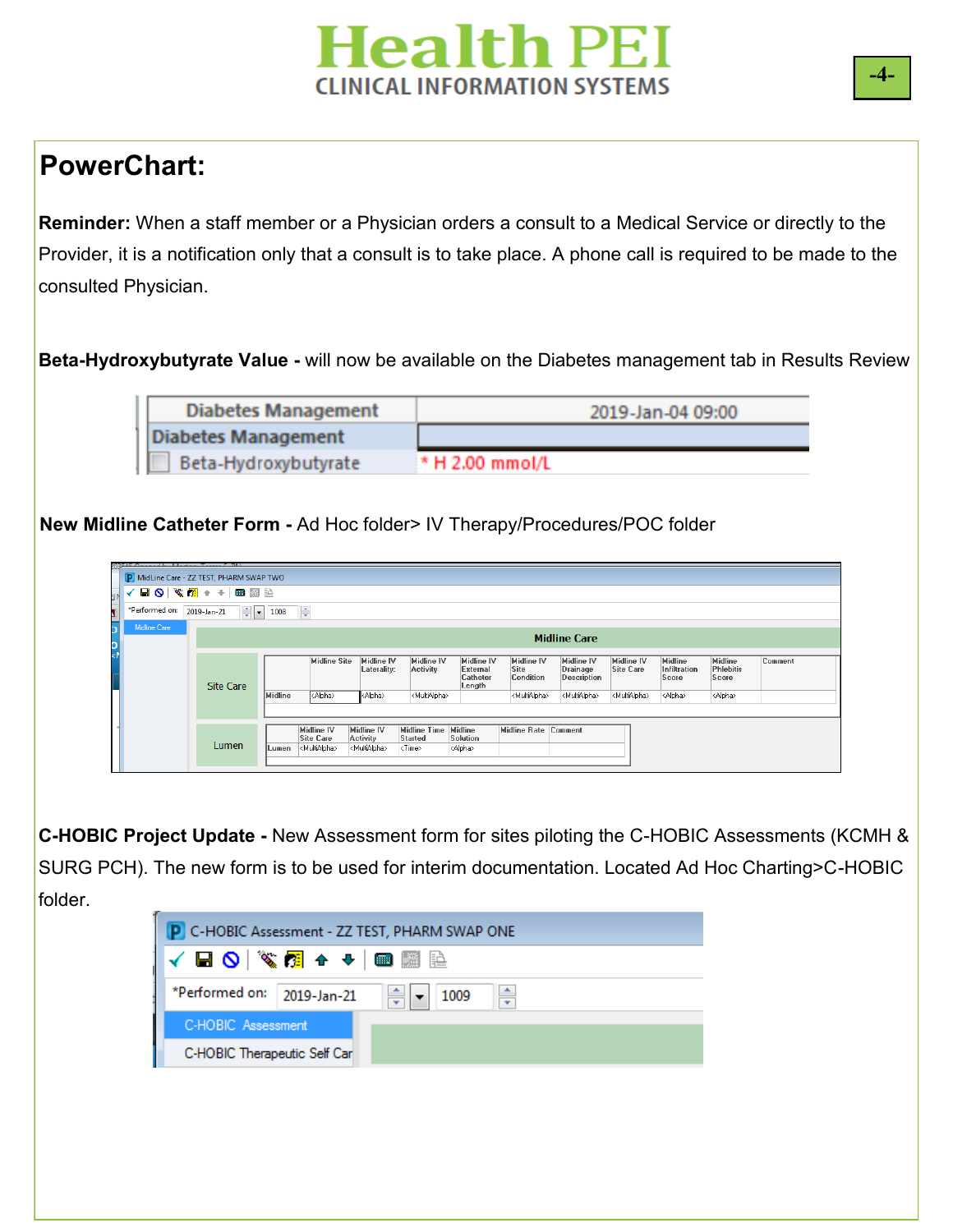#### **PowerChart: (continued)**

**Update to Enterostomal Consults, Progress Notes and Wound Care Documentation The ET Nurse designation has been updated to Nurses Specialized in Wound Ostomy and Continence -**

- Consults to ET Nurse re Continence will be updated to Consult NSWOC re Continence
- Consult to ET Nurse re Ostomy will be updated to Consult NSWOC re Ostomy
- Consult to ET Nurse re Wound will be updated to Consult NSWOC re Wound

Progress Note

**PLANNING ASSESSMENT** 

| Progress Notes                                      |
|-----------------------------------------------------|
| <b>D</b> NSWOC (ET) Progress Note                   |
| 2019-Jan-22 11:10 Test, CPOE RN MPT, RN - "Testing" |

Pressure Injury Definitions will be updated on the Incision/Wound Care section of the Focused Assessment Integumentary as well as the Wound Care stand alone form

**Issue with the Scheduling tab with PowerChart - There is an issue with the scheduling tab in** PowerChart not working properly. There is a package available to repair this but it won't be released until March 2019. This impacts anyone using scheduling tab within the chart, including Physicians, Nursing and Allied Health positions.

| <b>Scheduling</b>                                                                            |                                                                                            |                                                   |
|----------------------------------------------------------------------------------------------|--------------------------------------------------------------------------------------------|---------------------------------------------------|
| 2019-Jan-04<br>Date:                                                                         |                                                                                            |                                                   |
| Time Name<br>Durat Description<br>0000<br>0000<br>0000<br>0000<br>0000                       | Contact<br>Modify<br>Hold<br>Cancel                                                        |                                                   |
| right click on the<br>schedule that loads to<br>open the menu> select<br>view> and week view | No Show<br>Check In<br>Check Out<br>Patient Seen                                           |                                                   |
|                                                                                              | <b>Requests</b><br>٠<br>Verify<br>Med Nec Check<br>Lock                                    |                                                   |
|                                                                                              | Unlock<br><b>Appointment View</b><br>Appointment History View<br><b>Scheduling Reports</b> |                                                   |
|                                                                                              | View<br>Preferences                                                                        | Day View<br><b>Week View</b><br><b>Month View</b> |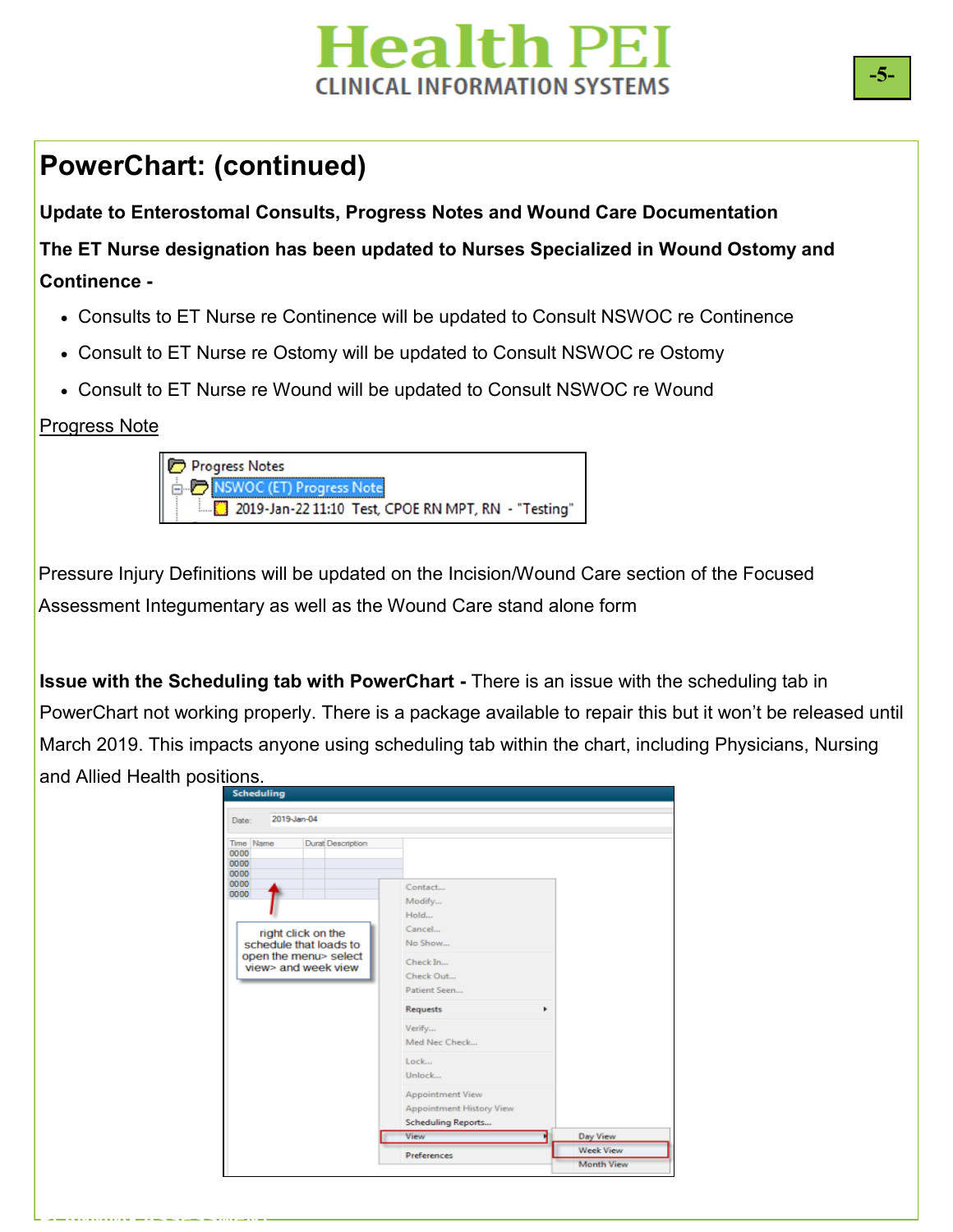#### **Lab Updates:**

**New Order Entry Field (OEF) -** There is a new OEF for Vitamin D 25 Hydroxy Level Order. It now has a new mandatory dropdown OEF called **Vitamin D Testing Criteria**. This mandatory field contains the criteria required for the Vitamin D 25 Hydroxy Level order to be tested. This criteria is based upon the Choosing Wisely Canada recommendation for appropriate test utilization. If the drop down selection "criteria not specified" is chosen, a rule will cancel the order when the specimen is logged into the lab.

|   | Orders for Signature                                                |                                                             |                                             |                                                             |  |  |  |  |  |  |
|---|---------------------------------------------------------------------|-------------------------------------------------------------|---------------------------------------------|-------------------------------------------------------------|--|--|--|--|--|--|
|   |                                                                     | E Details for Vitamin D 25 Hydroxy Level                    |                                             |                                                             |  |  |  |  |  |  |
|   | <b>BO</b> Details <b>Draw</b> Order Comments                        |                                                             |                                             |                                                             |  |  |  |  |  |  |
| ٠ | $\left\Vert \mathbf{U}\right\Vert \mathbf{V}$<br>$\overline{a}$ In. |                                                             |                                             |                                                             |  |  |  |  |  |  |
|   | *Specimen type: Blood                                               | $\check{~}$                                                 | *Collection priority: Routine               | $\check{~}$                                                 |  |  |  |  |  |  |
|   | *Vitamin D Testing Criteria:                                        | $\check{~}$                                                 |                                             | *Collected: O Yes (O No                                     |  |  |  |  |  |  |
|   | Collected by:                                                       | <b>Abnormal Blood Calcium</b><br>Malabsorption syndrome     | *Requested Start Date and Time: 2019-Jan-08 | $\frac{\Delta}{\mathbf{v}}$<br>$\frac{1}{\sqrt{2}}$<br>0915 |  |  |  |  |  |  |
|   | Nurse collect:                                                      | Chronic renal disease                                       | Copies to:                                  |                                                             |  |  |  |  |  |  |
|   | <b>Special Instructions:</b>                                        | Chronic liver disease<br>Metabolic bone disease             |                                             |                                                             |  |  |  |  |  |  |
|   |                                                                     | Suspected osteoporosis or rickets<br>Criteria not specified |                                             |                                                             |  |  |  |  |  |  |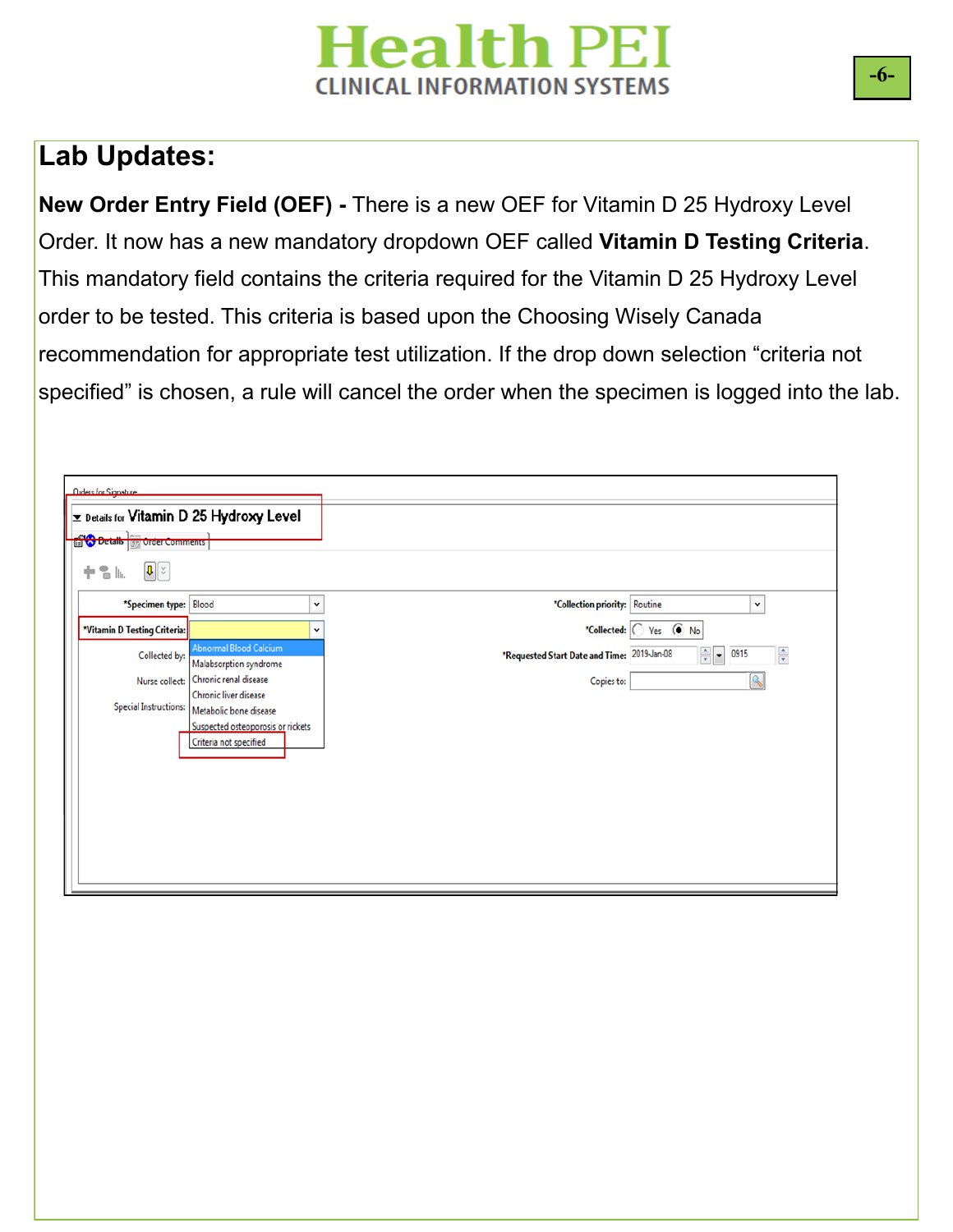#### **Bed Board Phase 2 Go Live:**

Phase two of the bed board will incorporate PEI patients who are currently admitted to an OOP facility (NB or NS). Phase two will be implemented January 28, 2019.

**Hospital Service Site Staff must notify registration of any patient being transferred to an OOP facility, including admitted and emergency patients; include patient identifiers such as patient name and MRN, the patient's medical service (ie: general medicine) the referring physician and to what location the patient is going.**

PEI Patient flow representatives will have access to where PEI patients are admitted (NB or NS), what their potential estimated depart date will be and if they are returning to a Health PEI acute hospital service site or being discharged to home. This information will allow patient flow nurses on PEI and OOP Liaison nurses to improve communication and improve repatriation wait times.